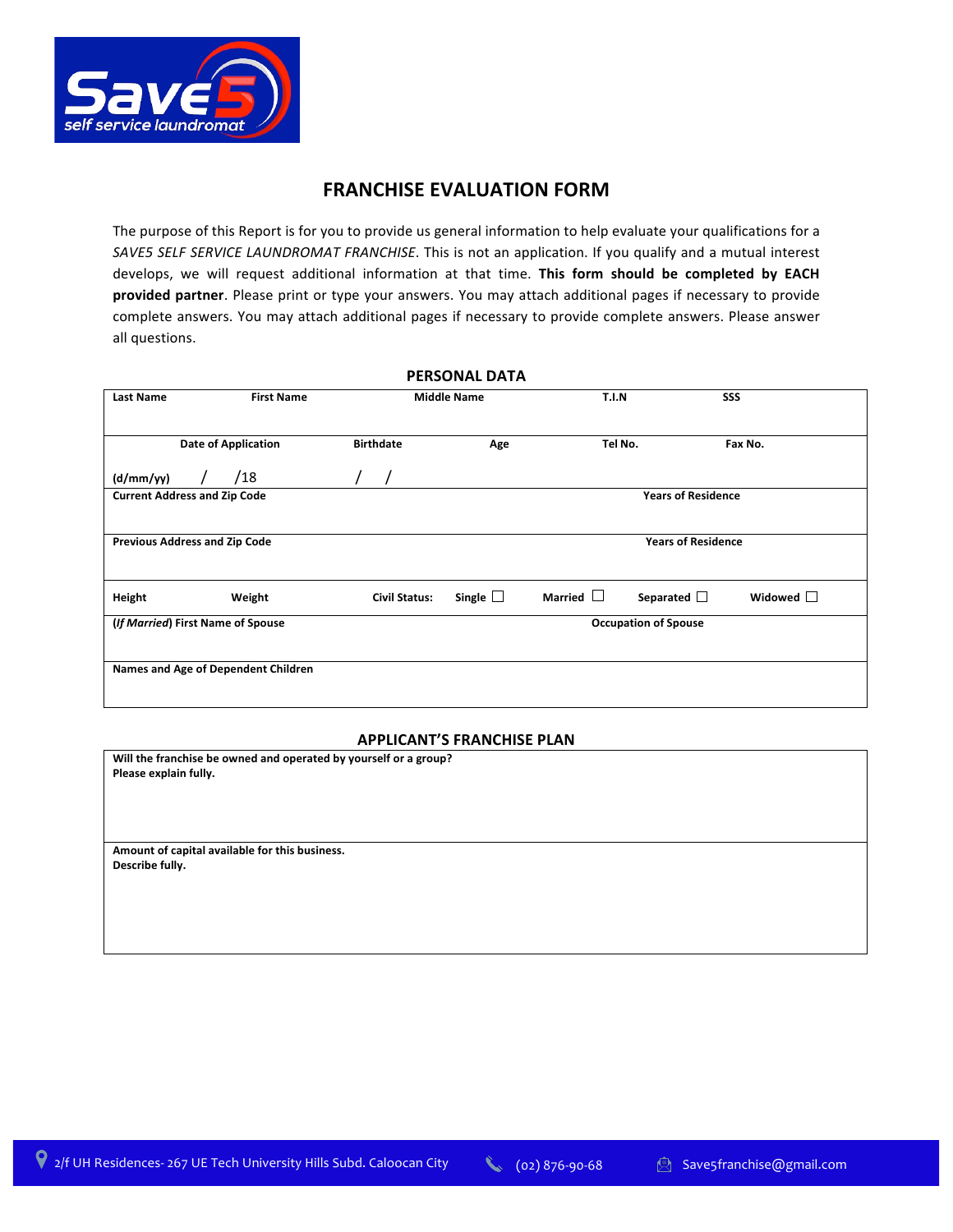

### **EDUCATION**

PLEASE LIST ALL EDUCATION YOU HAVE RECEIVED INCLUDING HIGH SCHOOL,

COLLEGE, MILITARY OR SPECIAL TRAINING.

| <b>NAME OF SCHOOL</b> | <b>DATES OF ATTENDANCE</b> | <b>DIPLOMA OR DEGREE</b> |
|-----------------------|----------------------------|--------------------------|
| <b>NAME OF SCHOOL</b> | <b>DATES OF ATTENDANCE</b> | <b>DIPLOMA OR DEGREE</b> |

#### **BUSINESS EXPERIENCE RECORD**

GIVE A COMPLETE RECORD OF YOUR EXPERIENCE. BEGINNING WITH YOUR PRESENT OR LAST POSITION. INCLUDE MILITARY SERVICE.

Have you been in business for yourself?

| Name and Address of employer      |                             |                      |
|-----------------------------------|-----------------------------|----------------------|
| <b>Position, Title and Duties</b> |                             |                      |
|                                   |                             |                      |
|                                   |                             |                      |
| <b>Dates of Employment</b>        | Supervisor's Name and Title |                      |
| FROM $/$ $/$ TO $/$ $/$           |                             |                      |
|                                   |                             |                      |
| <b>Reason for Separation</b>      | <b>Beginning Salary</b>     | <b>Ending Salary</b> |
|                                   |                             |                      |
|                                   |                             |                      |

| Name and Address of Employer                          |                             |                      |
|-------------------------------------------------------|-----------------------------|----------------------|
| <b>Position, Title and Duties</b>                     |                             |                      |
| <b>Dates of Employment</b><br>/ то / /<br><b>FROM</b> | Supervisor's Name and Title |                      |
| <b>Reason for Separation</b>                          | <b>Beginning Salary</b>     | <b>Ending Salary</b> |
| Name and Address of Employer                          |                             |                      |
| <b>Position, Title and Duties</b>                     |                             |                      |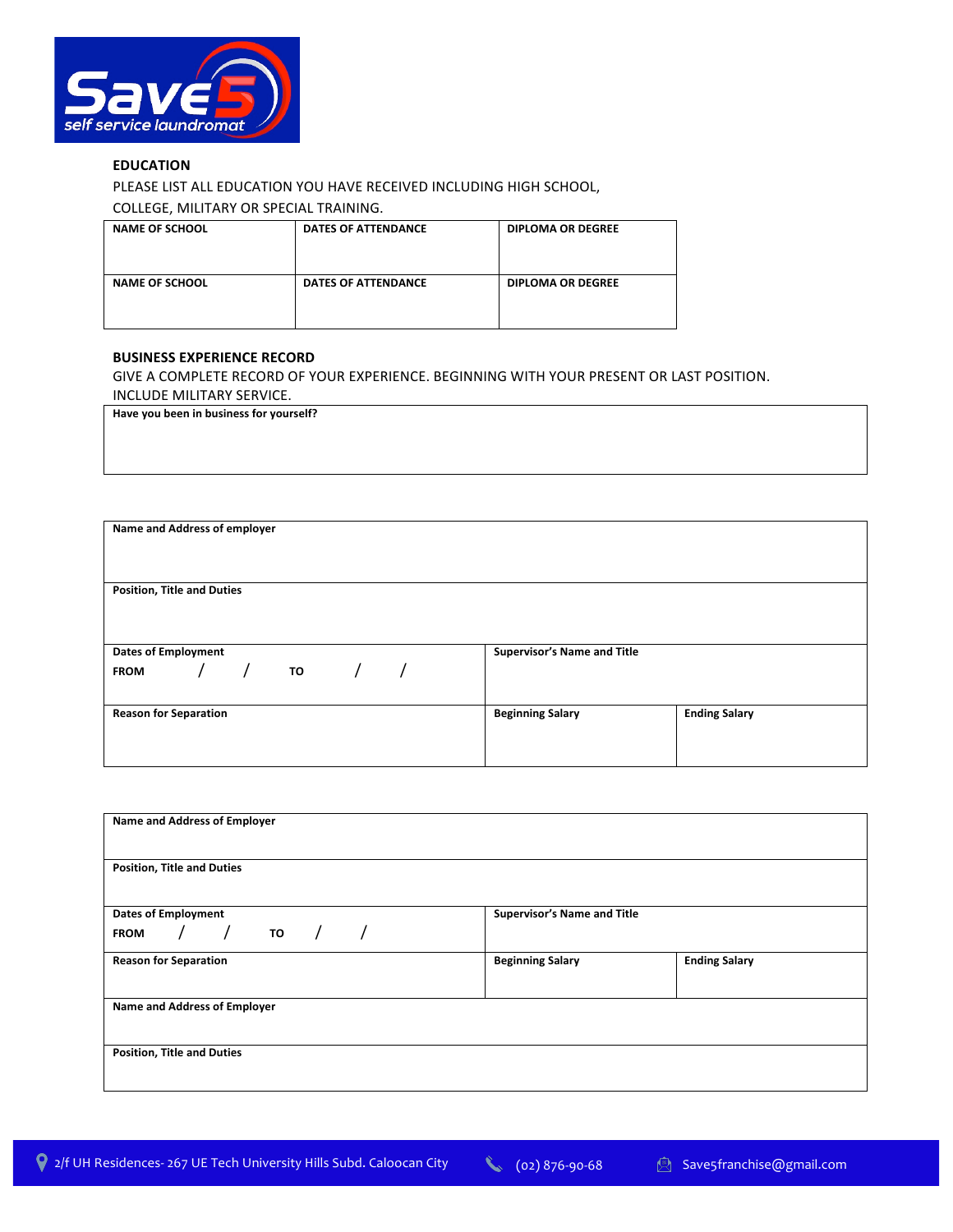

 $\Gamma$ 

### **PHYSICAL CONDITION**

| Date of Last Physical Exam                                                                                |
|-----------------------------------------------------------------------------------------------------------|
|                                                                                                           |
| List any Physical Impairments or Chronic Illness which may preclude certain types of activities. Explain. |
|                                                                                                           |
|                                                                                                           |
|                                                                                                           |

## **INCOME**

| Year                                                                  |          |
|-----------------------------------------------------------------------|----------|
| Earned (Salary, Commission, Fess, Etc.)                               | P =<br>D |
| Interest & Dividend Received<br><b>Rents Received</b><br>Other Income |          |
|                                                                       |          |
|                                                                       |          |
|                                                                       |          |
| <b>GROSS INCOME</b>                                                   | D        |

### **REFERENCES**

| Please list three professional and character references- name- address- telephone |
|-----------------------------------------------------------------------------------|
| 1.                                                                                |
|                                                                                   |
| 2.                                                                                |
| 3.                                                                                |
| Please list three professional and character references- name- address- telephone |
| 1.                                                                                |
|                                                                                   |
| 2.                                                                                |
|                                                                                   |
| 3.                                                                                |
| Bank References (Name- Address- Checking Account/Savings Account/Others)          |
| 1.                                                                                |
|                                                                                   |
| 2.                                                                                |
|                                                                                   |
| 3.                                                                                |

٦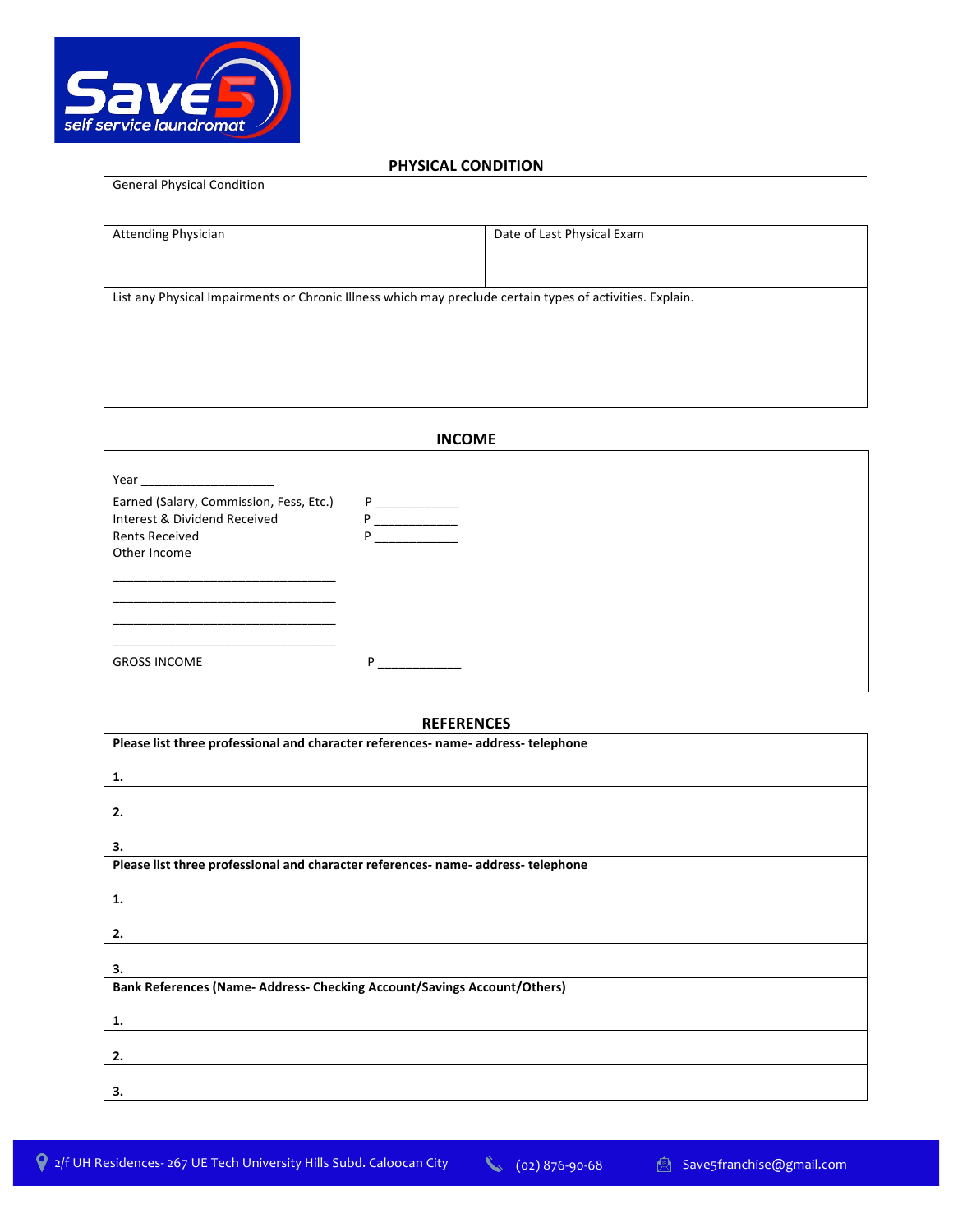

## **GEMENT GOALS**

| <b>IVIANAULIVILINI UUALJ</b>                    |  |
|-------------------------------------------------|--|
| Do You plan to devote full time in this venture |  |
| $( )$ Yes                                       |  |
| $( )$ No                                        |  |
| If No, Who will Manage The business?            |  |
|                                                 |  |
| Do you already have a location?                 |  |
| $( )$ Yes                                       |  |
| $( )$ No                                        |  |
| If Yes, Kindly Provide the exact address.       |  |
|                                                 |  |
|                                                 |  |
| If No, What are your preferred areas?           |  |
|                                                 |  |
|                                                 |  |
| Do you plan to have equity partners?            |  |
| () Yes                                          |  |
| ) No                                            |  |
|                                                 |  |

# **If Yes, Please complete the following**

| Name of Partner | Relationship to applicant |
|-----------------|---------------------------|
| Address         | Contact #                 |
| Name of Partner | Relationship to applicant |
| Address         | Contact #                 |
| Name of Partner | Relationship to applicant |
| Address         | Contact #                 |